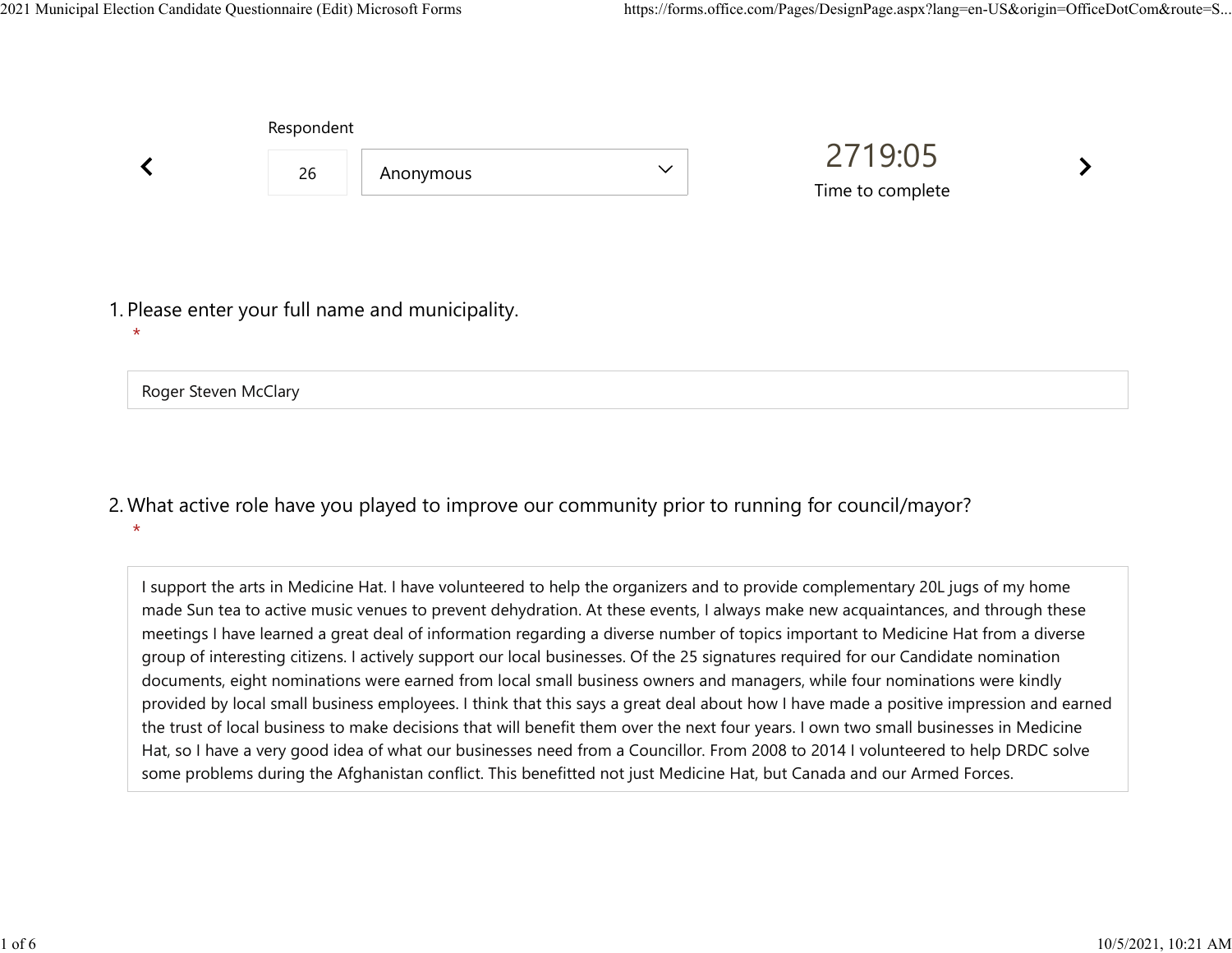## What initiatives would you propose to improve tourism, investment attraction and development to our 3. municipality and region and support business recovery during/after the pandemic? \* 2021 Municipal Election Candidate Questionnaire (Edit) Microsoft Forms https://forms.office.com/Pages/DesignPage.aspx?lang=en-US&origin=OfficeDotCom&route=S...<br>2 Mhat initiatives would you propose to improve tourism invest

I am currently focused on creating a skilled and highly educated work force, developing green energy jobs, a geothermal green hydrogen plant, and I am drafting a report, for your review, that will provide a budgeted plan for the revitalization of our City. This will help to provide investor confidence in Medicine Hat. With planning, we can ensure economic, educational, and collaborative interjurisdictional government strategies for Medicine Hat's future fiscal security. 1. In coupling new strategies for green energy with our proven Utilities and NGPR companies with post secondary educational institutions, we may have the opportunity to share research costs, increase student population and tourism, attract new scientists, and create many short and long term jobs. 2. In short, this influx of interest and monies will benefit current businesses, and provide opportunities for investment, employment and new business creation. 3. As my plan comes into operation, businesses and households will see lower electricity bills. Being able to offer this advantage to electricity intensive industries will make Medicine Hat the perfect choice to many of these businesses. I am here to address the restoration of the the Medicine Hat Advantage.

4. In Medicine Hat, businesses pay a higher proportion of property taxes compared to the residential sector.  Medicine Hat's tax gap of 2.35% is one of the highest in Alberta.  What is your position on the current approach to taxation and your thoughts on potential strategies to narrow this gap? \*

In the past, Medicine Hat could provide inexpensive utilities to businesses. This is changing. For example, a convenience store needs a dozen coolers and freezers, which consume a great quantity of electricity. With low electricity prices, the tax gap was offset by lower costs of operation, Slightly higher property taxation was fair, as the municipality cannot collect business income tax. As the world changes, we should find solutions to restore this past benefit to our businesses. Changing taxes or cutting services always has unintended victims. With my plan, within a few years, this problem will no longer be an issue.

## 5. If elected, what specific steps would you take to encourage & promote entrepreneurship within the region?

\*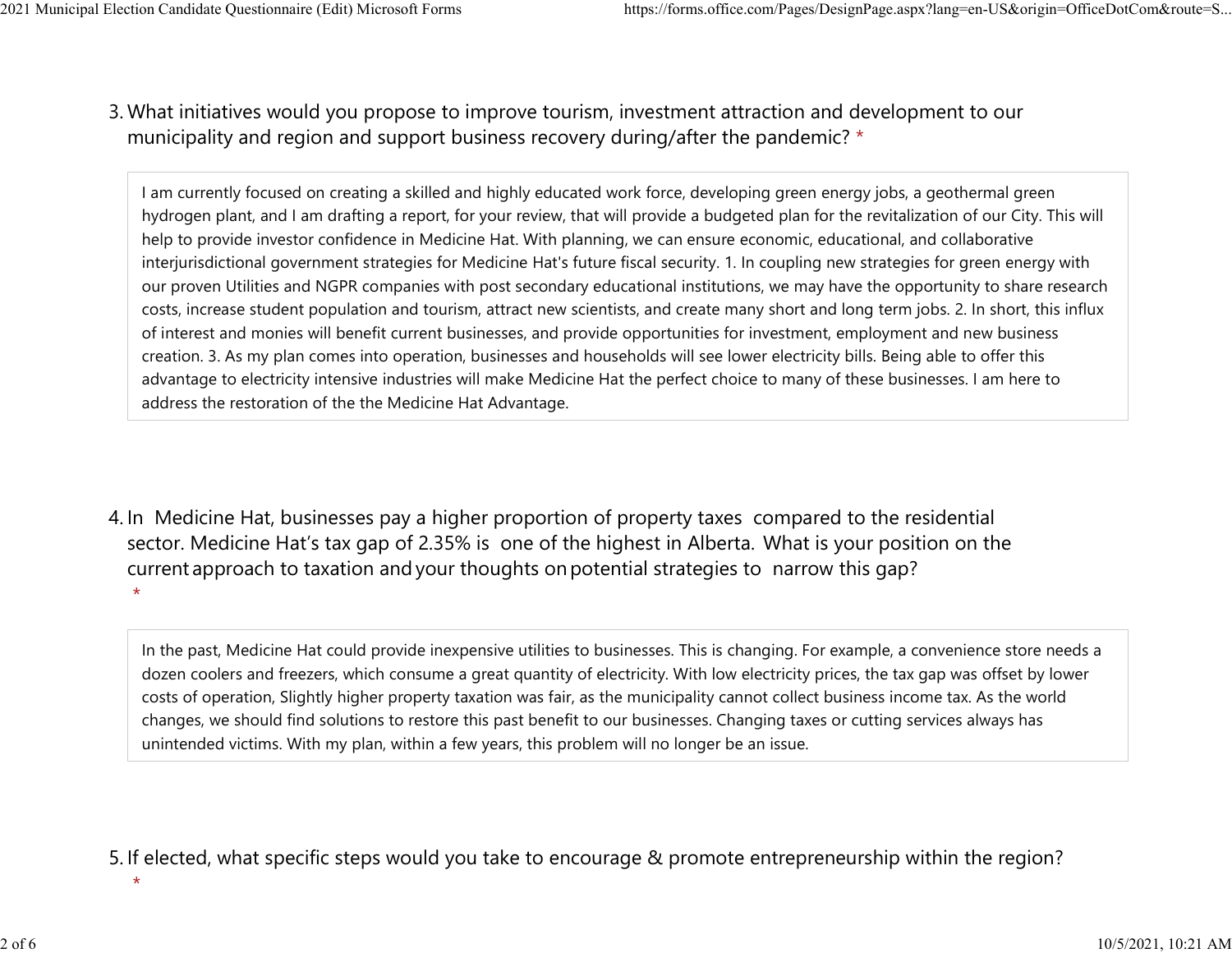\*

\*

I would like to encourage entrepreneurship with microloans and education to citizens with viable business plans. Statistically these loans are recovered nearly 100% of the time. The education, in the present economic climate, is focused on, but not limited to e-commerce and business planning, Encouraging first time entrepreneurs with low interest loans and education helps to increase their income, These people now have more spending power which benefits our city. For example, these citizens will create demand for residential and commercial real estate, and local goods and services; this will create a larger tax base and employment which benefits all residents. 2021 Municipal Election Candidate Questionnaire (Edit) Microsoft Forms https://forms.office.com/Pages/DesignPage.aspx?lang=en-US&origin=OfficeDotCom&route=S...<br>I would like to encourage entrepreneurship with microloans and

What is your stance on COVID-19 related laws that mandate requirements, including masks and vaccine 6. passports?

I believe in science. Albertans who are unwilling to get a vaccine may have to sacrifice some privileges until they can find time to do their due diligence. I dislike wearing a mask, and I dislike limited freedoms. I do not have problems with Playground Zone speed limits. When people behave in ways that may harm others, governments must intervene address the issue.

What is your plan for publicly-funded services (examples would include Medicine Hat Public Library, power plant, 7. facilities) if elected?

I will work to increase the tax base, not the rate, so that we can provide excellent services to as residents.

8. How important is it for our region to have a local Community College? What specific steps could the municipality do to work better with Medicine Hat College to provide ongoing opportunities for future learners?  $\star$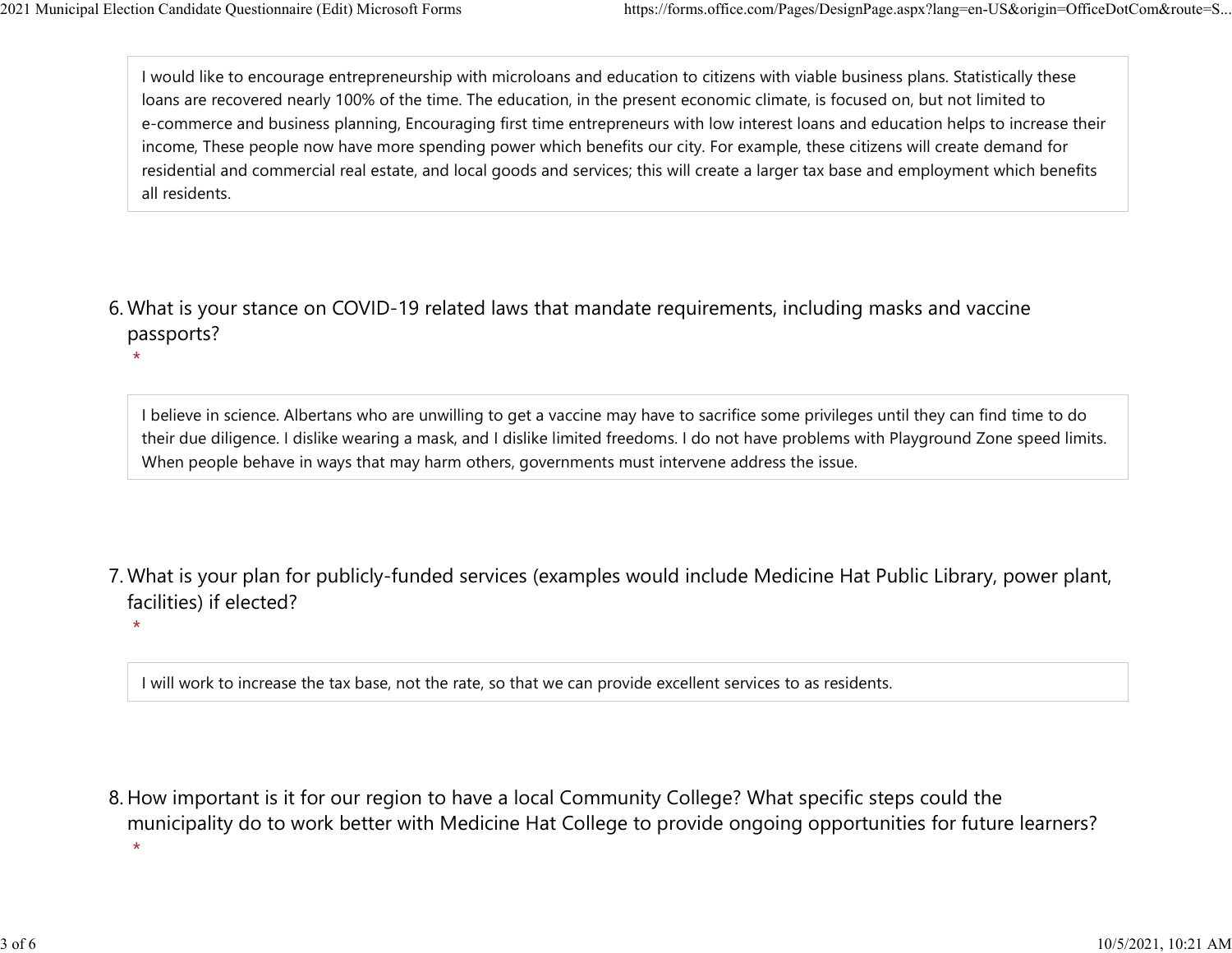$\star$ 

It is important to have educational institutions and their experts available in the community. There have been a number of times that I, as a local business owner, have contacted the college to try to consult with their experts. It seemed like they did not have a way for business learners to access analysis from academic experts to help grow business. For fair compensation to the academics and to the college, this could be beneficial to many residents. I think that we should have a college business liaison at the college. 2021 Municipal Election Candidate Questionnaire (Edit) Microsoft Forms https://forms.office.com/Pages/DesignPage.aspx?lang=en-US&origin=OfficeDotCom&route=S...<br>It is important to have educational institutions and their exp

## 9. How will you attract newcomers to the district and address the needs for a skilled workforce? \*

I would take my own advice, as shared in earlier questions.

10. What is your stance on the importance of mental health & wellness support in our region? What ideas, implementations, and initiatives would you put forward to improve the overall mental health & wellbeing of our community?

Essentials, a self help centre in Calgary, has had great results in teaching and helping their clients to achieve success. I have reached out to their advisors to learn more about implementing a similar mental health service in our city.

11. How will you further diversity and inclusion initiatives in our region, as it relates to each of the pillars in the Chamber's Vote Prosperity Platform: https://www.medicinehatchamber.com/voteprosperity2021/ (https://www.medicinehatchamber.com/voteprosperity2021/)  $\star$ 

This topic is close to my heart. I know that all residents of Medicine Hat can learn and prosper together. I believe that a regular Diversity event would offer the opportunity to get to know our neighbours. This kind of free exchange of ideas will break down walls and shatter ceilings. I live my life as a diversity event, and I have personally benefitted from this choice. It has helped me make better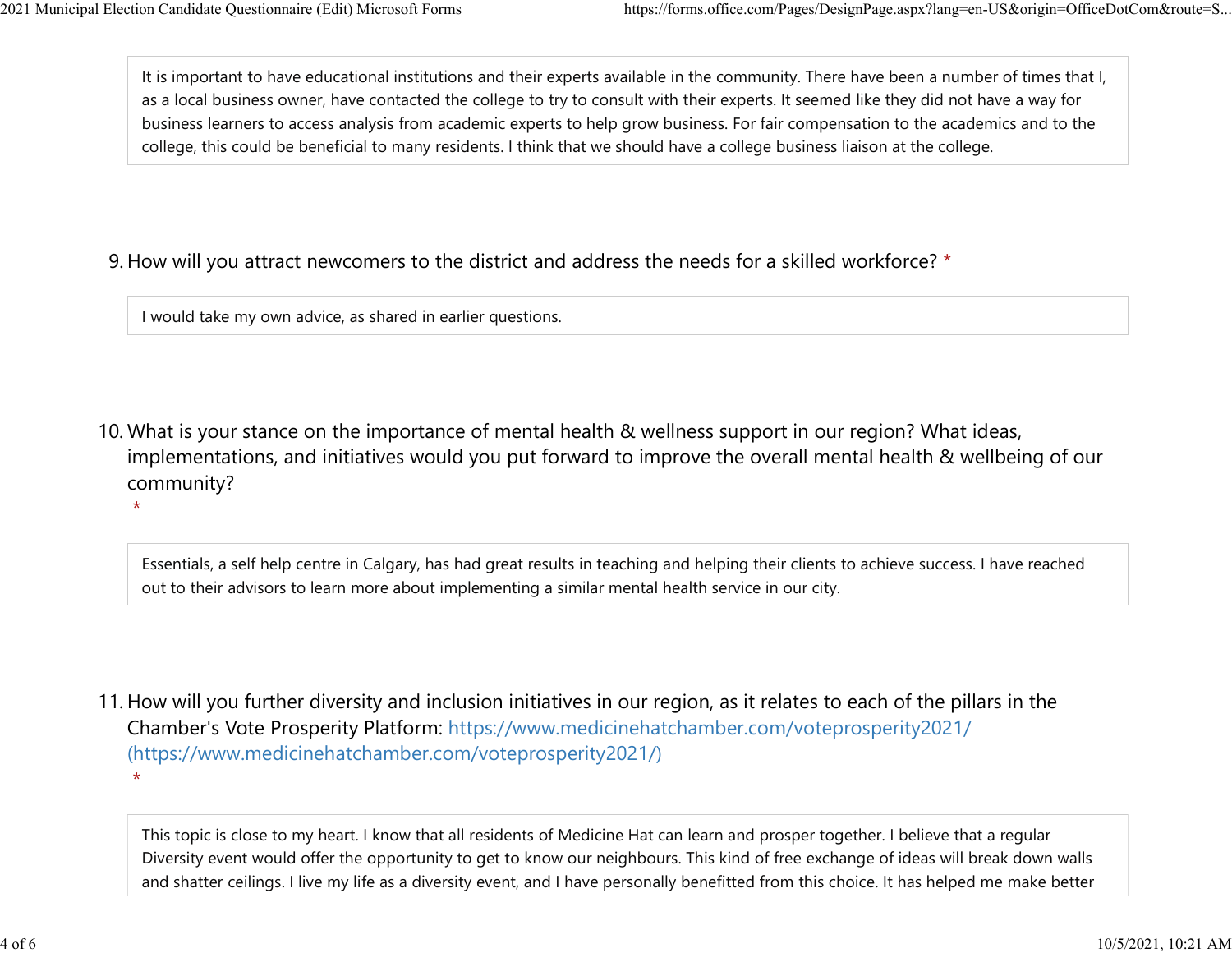\*

personal and business decisions. With our generous local volunteers, an appropriate venue, and resident participation, we will all benefit from an inclusive society. 2021 Municipal Election Candidate Questionnaire (Edit) Microsoft Forms https://forms.office.com/Pages/DesignPage.aspx?lang=en-US&origin=OfficeDotCom&route=S...<br>personal and business decisions. With our generous local volun

12. On a municipal level, how do you intend to address climate change and pollution?

As stated earlier, Green Energy is the answer.

- 13. What strategies will you use to communicate and engage with the community and remain accountable to the citizens?
	- \*

I would like to engage with the electorate and stakeholders through Town Hall Meetings with a number of my other councillors at regularly scheduled events. This would enlighten our residents on city governance, and allow concerned citizens and stakeholders to offer questions, opinions, and suggestions. This will make Council more transparent, and encourage trust in our ability to govern.